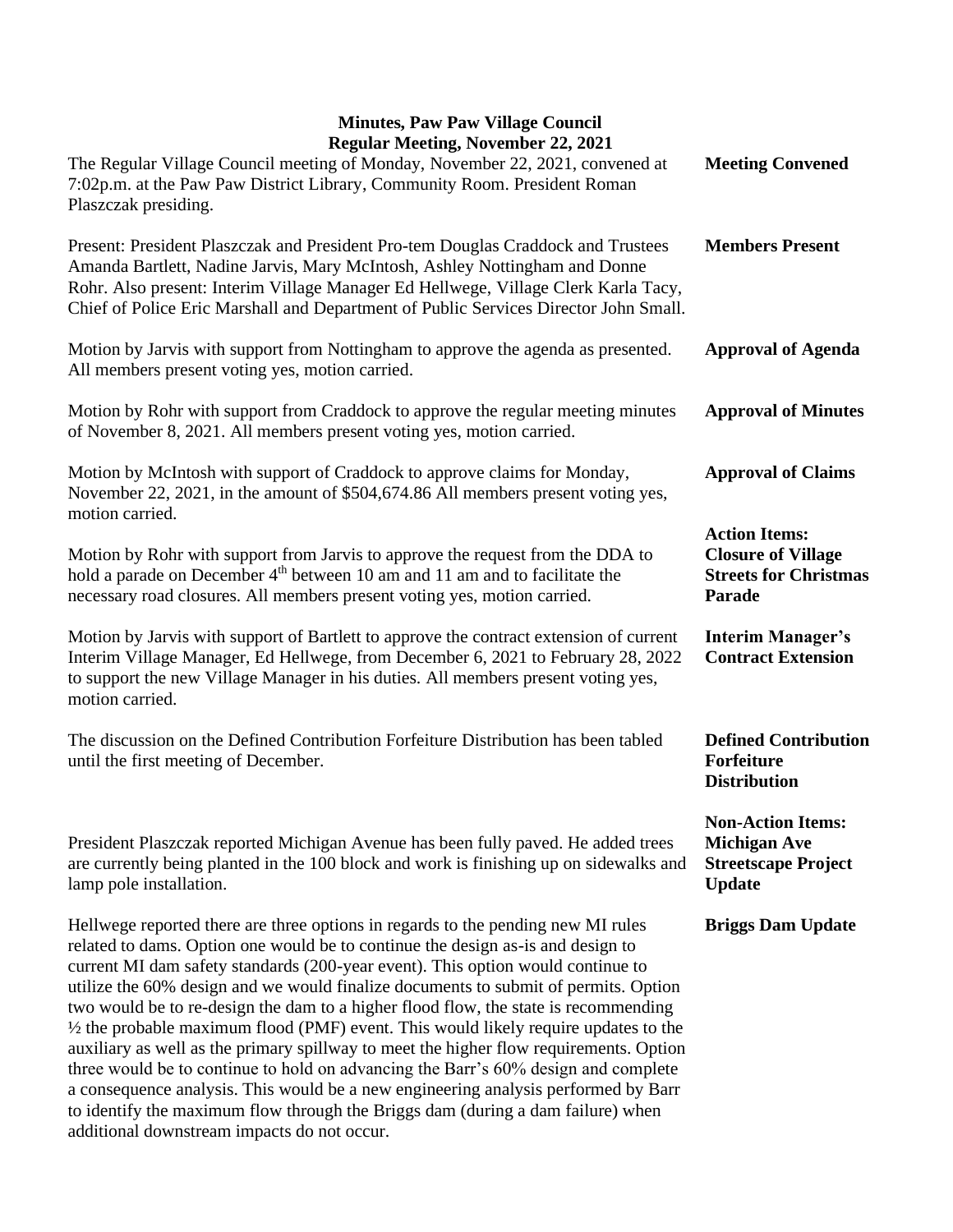## **Minutes, Paw Paw Village Council Regular Meeting, November 22, 2021**

| $\kappa$ gular iviteting, ivoveniber 22, 2021<br>Per Abonmarche, final scores were released for the MNRTF application for the Maple<br>Island bridge replacement. The Village received 415, according to Abonmarche this is<br>a very good score. The DNR will post rankings of all applications in about a week,<br>which will give an idea of how the Village measures up to the competition. The<br>MNRTF board meets on December $1st$ to discuss and determine awards, this is when<br>we will know if the project will be funded. | <b>Maple Island Bridge</b><br><b>Grant Information</b>                                                     |
|-----------------------------------------------------------------------------------------------------------------------------------------------------------------------------------------------------------------------------------------------------------------------------------------------------------------------------------------------------------------------------------------------------------------------------------------------------------------------------------------------------------------------------------------|------------------------------------------------------------------------------------------------------------|
| Hellwege provided an on-boarding plan for new Village Manager, Will Joseph.<br>Hellwege notes he met with trustees Craddock and Rohr to discuss this plan.                                                                                                                                                                                                                                                                                                                                                                              | <b>List of Topics for</b><br><b>Manager Joseph's</b><br><b>On-boarding Process</b>                         |
| Earlier this month Interim Manager Hellwege sent out a communication that included<br>the Capital Improvement Plan and suggestions from each department head for any<br>modification requests for the upcoming 2022-2023 budget. Hellwege and Clerk Tacy<br>met with Josh Gabrielse from Siegfried Crandall to discuss the 2021-2022 budget to<br>date along with preparing for the 2022-2023 budget. Mr. Gabrielse will assist by<br>putting together a generalized proposed budget.                                                   | <b>Update on Budget</b><br><b>Process</b><br><b>William Joseph</b><br><b>Employment</b><br><b>Contract</b> |
| Hellwege has been working with Community Development Coordinator, Leonard<br>Lux, to finalize the 2021 MSHDA grant. Hellwege has also been working on applying<br>for the 2022 grant, deadline for this application is December 8, 2021.                                                                                                                                                                                                                                                                                                | <b>MSHDA Grant</b><br><b>Update-2022 Grant</b><br><b>Application</b>                                       |
| The Finance and Admin Committee will be holding their year-end meeting December<br>$13th$ .                                                                                                                                                                                                                                                                                                                                                                                                                                             | <b>Committee Meetings</b><br>and Reports<br><b>Finance and Admin</b>                                       |
| The Public Services Committee will be holding their year-end meeting December<br>$13th$ .                                                                                                                                                                                                                                                                                                                                                                                                                                               | <b>Public Services</b>                                                                                     |
| No Report.                                                                                                                                                                                                                                                                                                                                                                                                                                                                                                                              | <b>Parks and Rec</b>                                                                                       |
| Plaszczak reported the DDA approved façade grants for State Farm and Warner<br>Vineyards.                                                                                                                                                                                                                                                                                                                                                                                                                                               | <b>DDA</b>                                                                                                 |
| Economic and Residential Opportunity Committee will be meeting at 4:00pm on<br>December $2nd$ .                                                                                                                                                                                                                                                                                                                                                                                                                                         | <b>Economic Develop</b>                                                                                    |
| No Report.                                                                                                                                                                                                                                                                                                                                                                                                                                                                                                                              | <b>Farmers Market</b>                                                                                      |
| Craddock reported that as of November $1st$ the fire department had received 289 calls<br>already for the year.                                                                                                                                                                                                                                                                                                                                                                                                                         | <b>Fire Board</b>                                                                                          |
| No Report.                                                                                                                                                                                                                                                                                                                                                                                                                                                                                                                              | <b>Historical Committee</b>                                                                                |
| Rohr reported the Housing Commission has canceled their December meeting. Rohr<br>also noted that due to Covid they are trying to discourage the residents from                                                                                                                                                                                                                                                                                                                                                                         | <b>Housing Commission</b>                                                                                  |
| congregating for holiday parties.                                                                                                                                                                                                                                                                                                                                                                                                                                                                                                       | <b>Maple Lake</b><br><b>Preservation</b>                                                                   |
| No Report.                                                                                                                                                                                                                                                                                                                                                                                                                                                                                                                              |                                                                                                            |